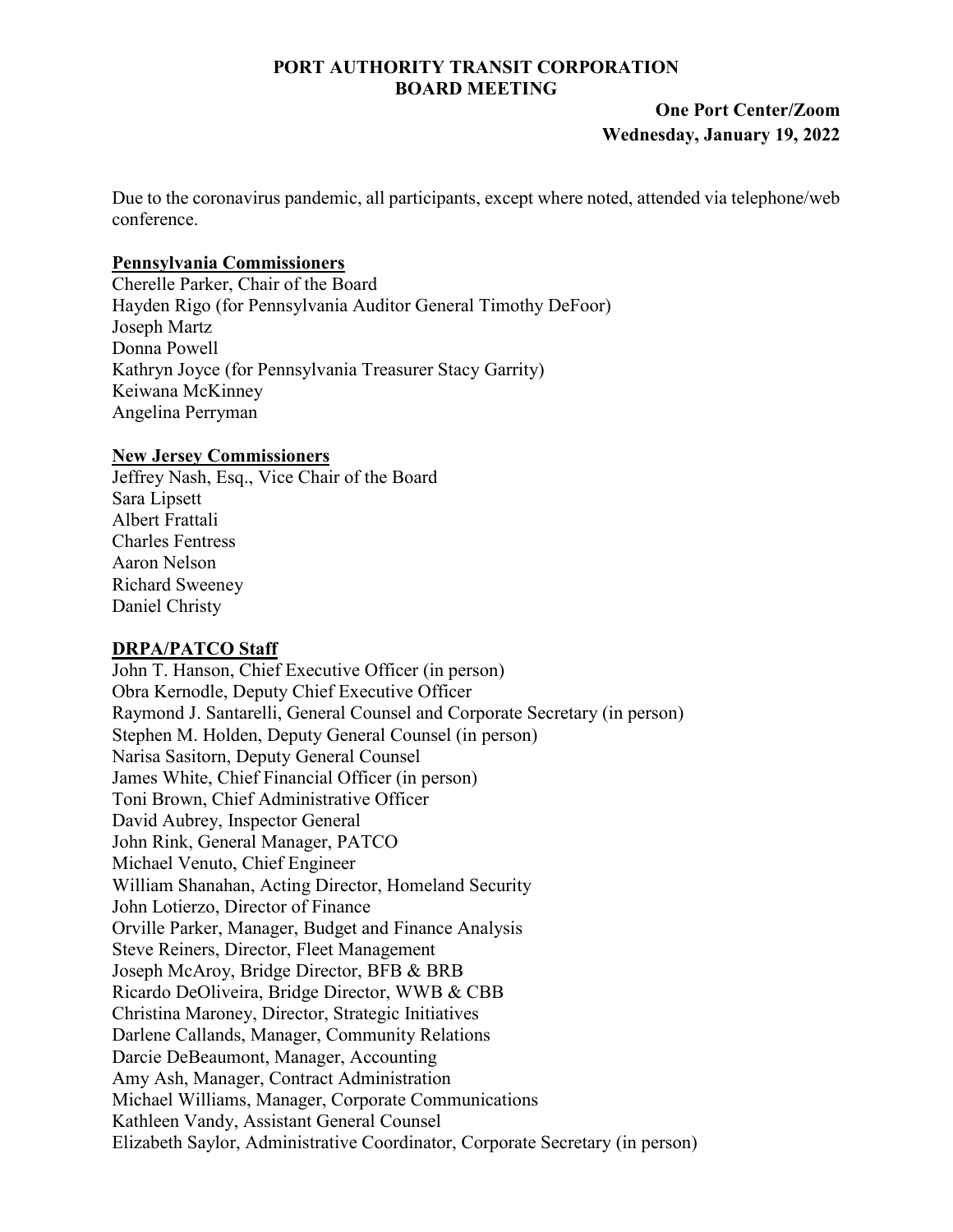### **Others Present**

Janice Venables, Associate Counsel, New Jersey Governor's Authorities Unit Thomas Young, Board Liaison, Bellevue Strategies David Rapuano, NJ Counsel, Archer & Greiner, P.C. Alan Kessler, PA Counsel, Duane Morris, LLP

### **OPEN SESSION**

## **Notice**

The Corporate Secretary announced that pursuant to its by-laws public notice of this meeting of the PATCO Board of Commissioners had been given by posting proper notice in the lobby at One Port Center and by issuing proper notice to the public and news media. The Secretary also noted that, due to the ongoing pandemic, the public was not allowed inside the One Port Center building but had been invited to attend via telecast and to submit any questions or comments electronically prior to the meeting.

## **Roll Call**

Chairwoman Parker called the meeting to order at 9:45 a.m. and asked that the Corporate Secretary call the roll. The following Commissioners were present, constituting a quorum: Chairwoman Parker, Vice Chairman Nash, Powell, Fentress, Rigo, Sweeney, Christy, Perryman, Joyce, Frattali, Lipsett, Nelson, McKinney, and Martz.

### **Public Comment**

Corporate Secretary Santarelli reported that staff reviewed the designated Public Comment email and voicemail accounts and there were no items for Public Comment.

### **Report of the General Manager**

PATCO General Manager Rink stated that his report stood as previously submitted. Commissioner McKinney moved to approve the General Manager's Report and Commissioner Sweeney seconded the motion. There were no questions or comments. All Commissioners in attendance voted in the affirmative to approve the General Manager's Report. The motion carried.

#### **Approval of the December 8, 2021 PATCO Board Meeting Minutes**

Chairwoman Parker stated that the Minutes of the December 8, 2021 PATCO Board Meeting were previously provided to the Governors of New Jersey and Pennsylvania and to the PATCO Commissioners. Commissioner Fentress moved to approve the Minutes and Commissioner Frattali seconded the motion. There were no comments on or corrections to the Minutes. All Commissioners in attendance voted in the affirmative to approve the Minutes as submitted. The motion carried.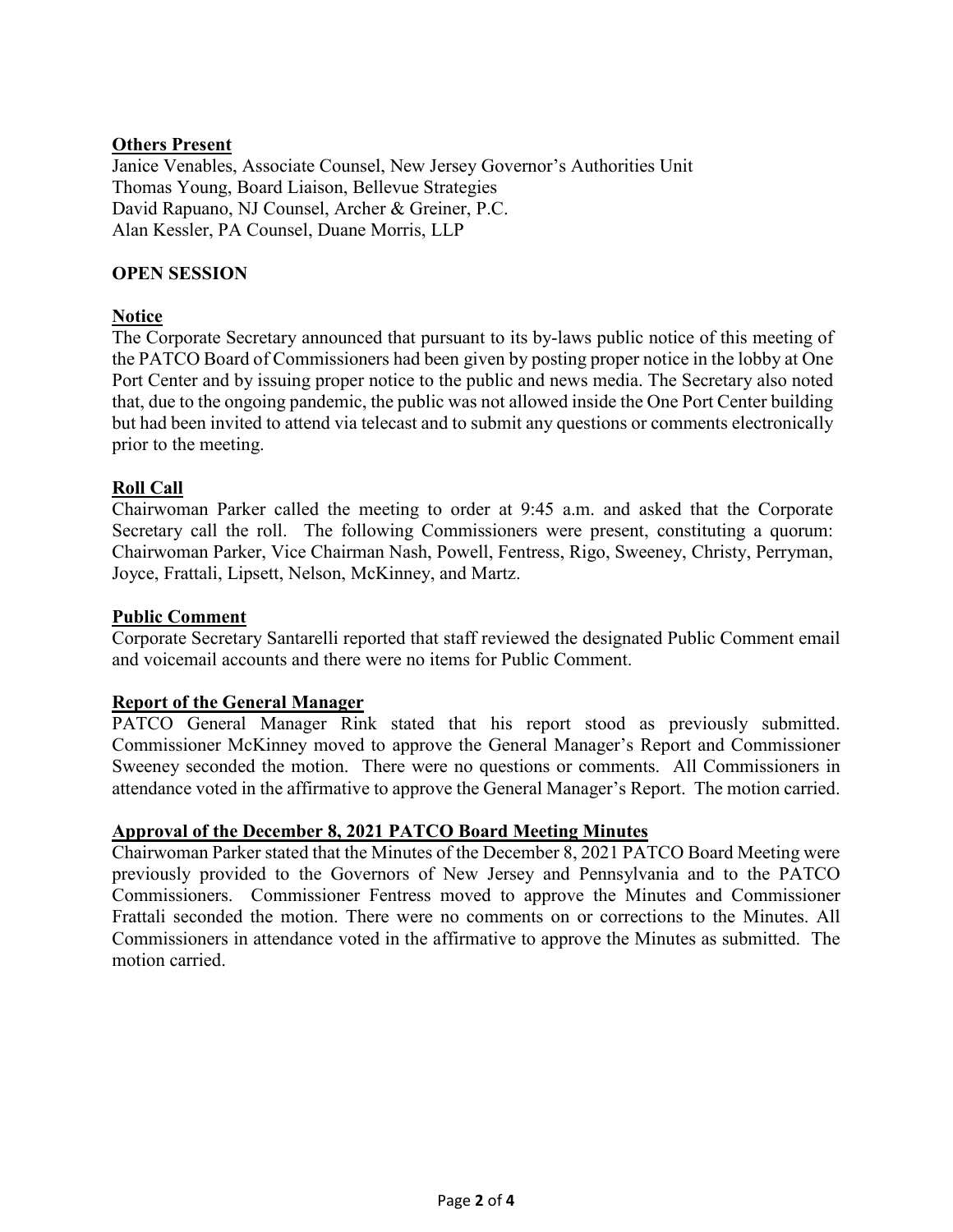# **Receipt and Filing of the List of Previously Approved Purchase Orders covering the months of November and December 2021 and Contracts covering the Month of December 2021.**

Chairwoman Parker stated that the List of Previously Approved Purchase Orders covering the months for November and December 2021 and Contracts covering the month of December 2021, were previously provided to all Commissioners. Commissioner Rigo moved to receive and file the list and Commissioner Martz seconded the motion. There were no questions or comments. All Commissioners in attendance voted in the affirmative. The motion carried.

## **Approval of Balance Sheet and Equity Statement dated October 31, 2021.**

Chairwoman Parker stated that the Balance Sheet and Equity Statement dated October 31, 2021, were previously provided to all Commissioners. Commissioner Lipsett moved to receive and file the Balance Sheet and Equity Statement and Commissioner Frattali seconded the motion. There were no questions or comments. All Commissioners in attendance voted in the affirmative. The motion carried.

## **Approval of Labor Committee Meeting Minutes of January 4, 2022**

Chairwoman Parker stated that the Minutes of the January 4, 2022 Labor Committee Meetings were previously provided to all Commissioners. There were no comments or corrections. Commissioner Martz moved to approve the Minutes and Commissioner Fentress seconded the motion. All Commissioners in attendance voted in the affirmative to approve the Minutes as submitted. The motion carried.

# **Adoption of Resolutions Approved by the Labor Committee on January 4, 2022**

Chairwoman Parker stated that there was one (1) Resolution from the January 4, 2022 Operations & Maintenance Committee Meeting for consideration:

# **PATCO-22-001 Qualified Law Firms to Provide Legal Services to the DRPA and PATCO.**

General Counsel Santarelli presented Summary Statement and Resolution No. PATCO-22-001 seeking Board adopt and approve a list of law firms qualified to provide legal services to the Delaware River Port Authority and Port Authority Transit Corporation. Chairwoman Parker inquired whether Commissioners had any questions for staff concerning the Resolution. There were no questions. Commissioner Fentress moved to adopt Resolution No. PATCO-22-001 and Commissioner Martz seconded the motion. Chairwoman Parker and Vice Chair Nash abstained from the vote. All other Commissioners in attendance voted in the affirmative to adopt the Resolution. The motion carried and the Board adopted the Resolution.

### **Unfinished Business**

Chairwoman Parker stated there were no items for Unfinished Business.